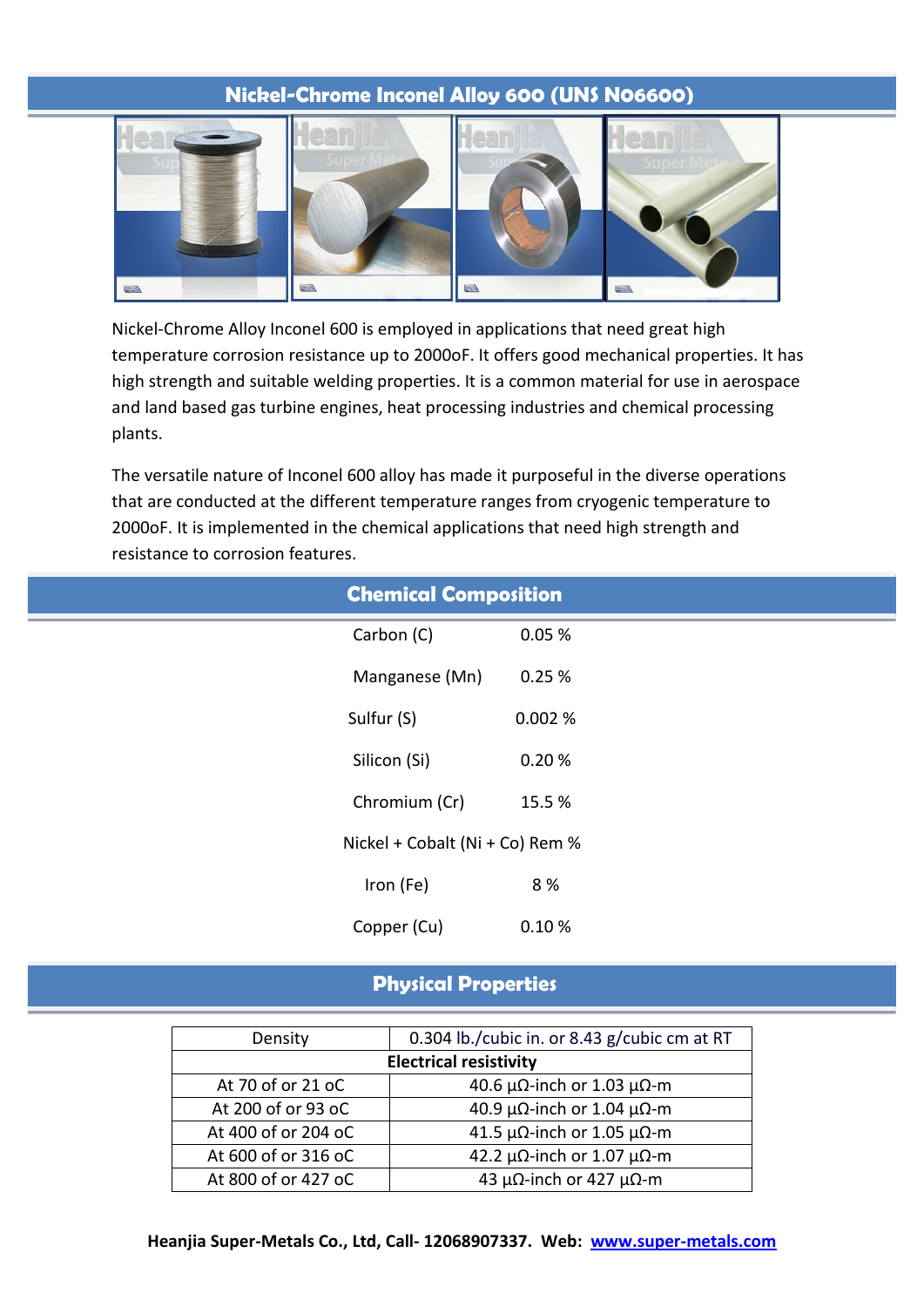# **Corrosion Resistance**

The chemical constituents of Inconel 600 make it to resist the diverse corrosive conditions. In the presence of chromium it offers resistance to oxidation and due to high concentration of nickel it resists the reducing and alkaline conditions. The suitable nickel content offers tremendous resistance to varied organic and inorganic compounds and shows inert nature towards chloride ion stress corrosion cracking. The presence of chromium provides resistance to sulfur compounds and oxidizing conditions at the high temperatures. Alloy 600 offers excellent resistance to corrosion in the highly pure water and chloride ion stress corrosion cracking in the water equipments.



#### Chlorine

The potential of alloy 600 to crack transgranularly in the chloride solutions decreases with an increase in concentration of nickel. Inconel 600 consists of 72% nickel that is highly adequate to resist the stress corrosion cracking in the chloride solutions.

#### Sulfur

Inconel 600 provides excellent resistance to sulfur compounds at the intermediate temperatures though it is susceptible to sulfidation when subjected at the elevated temperature in the presence of sulfur. The molybdenum disulfide is a lubricant that is lemented to secure the group of components. It should not be utilized if the alloy is set into temperatures over 800oF.

#### Nitrogen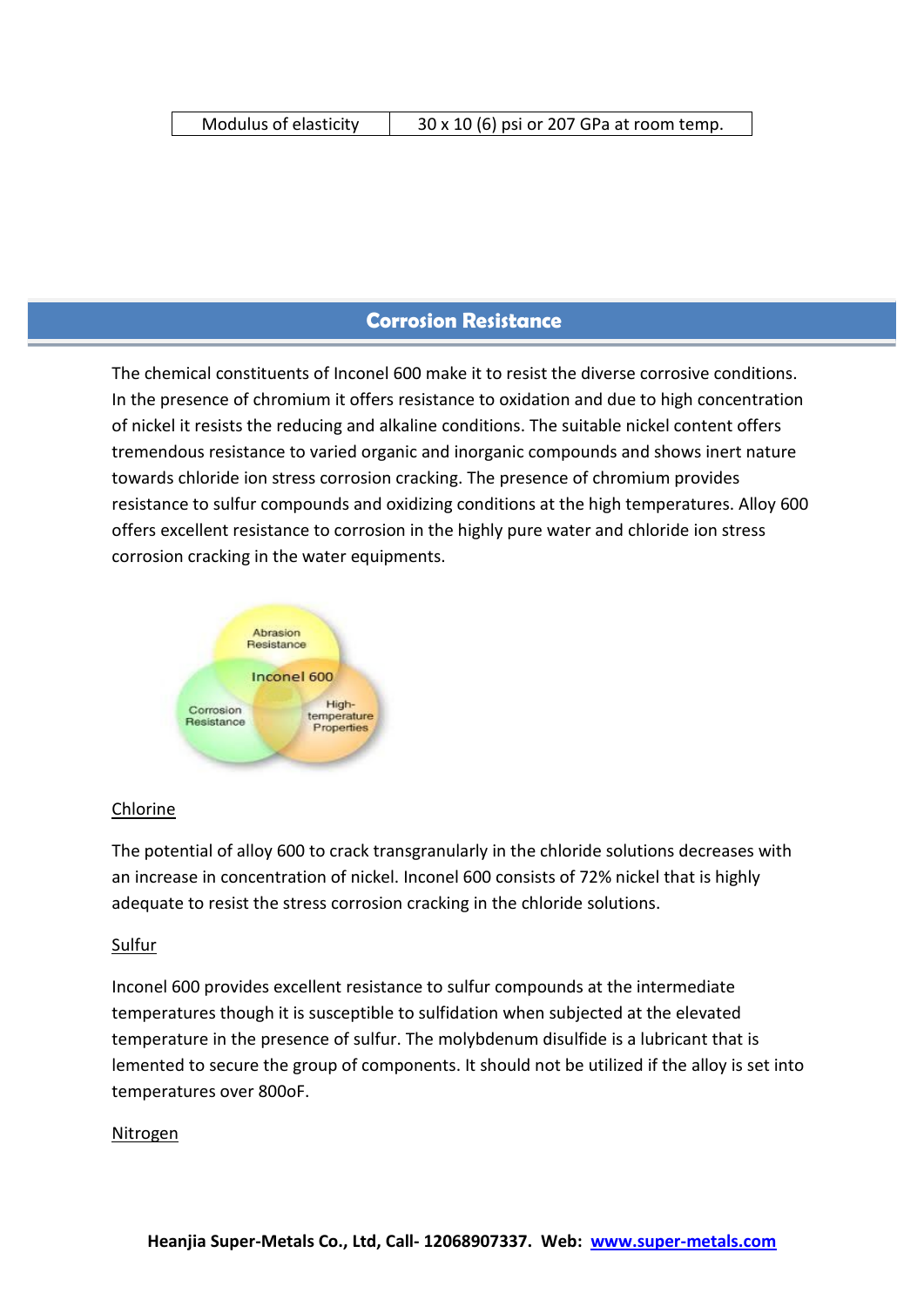Alloy 600 fits best for using in the nitriding containers as it offers large resistance to nitrogen at the elevated temperatures.

| Acid | temp   |                | Time                     |        | Velocity                 |                          | Corrosion rate |                              |                              |  |  |
|------|--------|----------------|--------------------------|--------|--------------------------|--------------------------|----------------|------------------------------|------------------------------|--|--|
| wt % | οF     | <sub>o</sub> C | hours                    | Ft/min | m/min                    | Non-aerated              |                | aerated                      |                              |  |  |
|      |        |                |                          |        |                          | Mpy                      | Mm/a           | Mpy                          | Mm/a                         |  |  |
| 0.2% | 212 oF | 100 oC         | $\overline{\phantom{a}}$ | $\sim$ | $\overline{\phantom{a}}$ | $3.7$ Mpy                | $0.09$ Mm/a    | $\qquad \qquad \blacksquare$ | $\blacksquare$               |  |  |
| 1%   | 86 oF  | 30 oC          | 120                      | 15.5   | 4.72                     |                          |                | 49 Mpy                       | $1.24$ Mm/a                  |  |  |
| 1%   | 172 oF | 78 oC          | 22                       | 15.5   | 4.72                     |                          |                | 110 Mpy                      | $2.79$ Mm/a                  |  |  |
| 5 %  | 65 oF  | 18 oC          | 100                      | None   | None                     | $0.06$ Mm/a<br>$2.4$ Mpy |                | $\blacksquare$               |                              |  |  |
| 5 %  | 86 oF  | 30 oC          | 20                       | 15.5   | 4.72                     | 9 Mpy                    | $0.23$ Mm/a    | $\qquad \qquad \blacksquare$ | $\qquad \qquad \blacksquare$ |  |  |
| 5 %  | 86 oF  | 30 oC          | 23                       | 16     | 4.88                     |                          |                | 78 Mpy                       | $1.98$ Mm/a                  |  |  |
| 5 %  | 140 oF | 60 oC          | 100                      | None   | None                     | 10 Mpy                   | $0.25$ Mm/a    |                              |                              |  |  |
| 5 %  | 176 oF | 80 oC          | 20                       | 16     | 4.88                     | 30 Mpy                   | $0.76$ Mm/a    | 150 Mpy                      | $3.81$ Mm/a                  |  |  |
| 10%  |        |                | 24                       | None   | None                     | $4.2$ Mpy                | $0.11$ Mm/a    |                              |                              |  |  |
| 70 % | 86 oF  | 30 oC          | 20                       | 15.5   | 4.72                     | 46 Mpy                   | $1.17$ Mm/a    | $\overline{a}$               | $\sim$                       |  |  |
| 93 % | 86 oF  | 30 oC          | 20                       | 15.5   | 4.72                     | 270 Mpy                  | $6.86$ Mm/a    | 10 Mpy                       | $0.25$ Mm/a                  |  |  |

#### **Corrosion rate in sulfuric acid solutions**

# **Thermal Properties**

| Temperatures |                | Value                                     |                 |  |  |  |
|--------------|----------------|-------------------------------------------|-----------------|--|--|--|
| οF           | <sub>o</sub> C | Btu-ft / $h$ -ft <sup>2</sup> - Degrees F | W/m - Degrees K |  |  |  |
| 70 oF        | 21 oC          | 8.6                                       | 14.8            |  |  |  |
| 200 oF       | 93 oC          | 8.9                                       | 15.4            |  |  |  |
| 400 oF       | 204 oC         | 9.9                                       | 17.1            |  |  |  |
| 600 oF       | 316 oC         | 10.8                                      | 18.7            |  |  |  |
| 800 oF       | 427 oC         | 11.9                                      | 20.6            |  |  |  |
| 1000 oF      | 538 oC         | 13                                        | 22.5            |  |  |  |

# **Linear Coefficient of Thermal Expansion**

| Temperature      |                 | Linear Coefficient of Thermal Expansion |                          |  |  |  |
|------------------|-----------------|-----------------------------------------|--------------------------|--|--|--|
|                  |                 | $10^{-6}$ / Degrees F                   | $10^{-6}$<br>/ Degrees F |  |  |  |
| 70 oF to 200 oF  | 21 oC to 93 oC  | 6.9                                     | 12.4                     |  |  |  |
| 70 oF to 400 oF  | 21 oC to 204 oC | 7.3                                     | 13.1                     |  |  |  |
| 70 oF to 600 oF  | 21 oC to 316 oC | 7.6                                     | 13.7                     |  |  |  |
| 70 oF to 800 oF  | 21 oC to 427 oC | 7.9                                     | 14.2                     |  |  |  |
| 70 oF to 1000 oF | 21 oC to 538 oC | 8.1                                     | 14.6                     |  |  |  |
| 70 oF to 1200 oF | 21 oC to 649 oC | 8.4                                     | 15.1                     |  |  |  |
| 70 oF to 1400 oF | 21 oC to 760 oC | 8.7                                     | 15.7                     |  |  |  |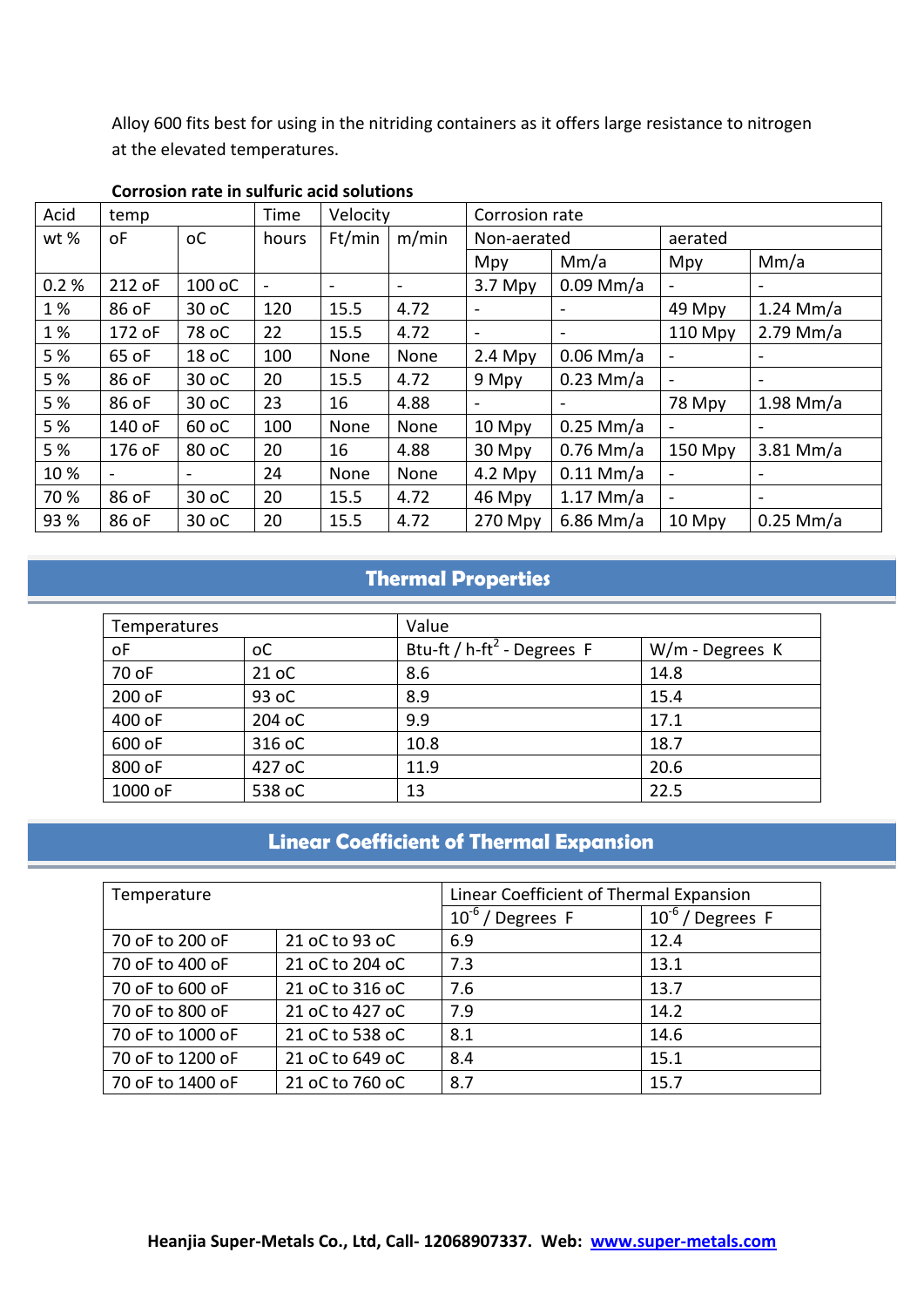## **Mechanical Properties**

Inconel 600 is not easily precipitation hardenable however it can be hardened and reinforced by cold processing. It offers broad strength and hardness on the base of its production conditions. Inconel 600 alloy attains moderate yield strength about 25,000 to 50,000 ksi and it is combined with the elongation 55 to 35% offering fabrication with nominal issues. In the intense cold processing, it provides high tensile strength of 220,000 psi. Inconel 600 offers excellent impact strength even at the standard room temperature and retains its strength at the low temperatures. It doesn't show tough to brittle conversion with the decreasing temperature.

| Forms &           | Tensile strength |            | 0.2 % Yield |            | Elongation |                       |  | Reduction of |  | Rockwell,  |
|-------------------|------------------|------------|-------------|------------|------------|-----------------------|--|--------------|--|------------|
| conditions        |                  |            | strength    |            |            | % in 2 inch<br>area % |  |              |  | hardness   |
| Roll & Bar        |                  |            |             |            |            |                       |  |              |  |            |
| Cold drawn        |                  |            |             |            |            |                       |  |              |  |            |
| Annealed          | 80 ksi to 100    | 552 MPa to | 25 ksi to   | 172 MPa to |            | 55 ksi to             |  | 70 MPa to 60 |  | 65 to 85   |
|                   | ksi              | 689 MPa    | 50 ksi      | 345 MPa    |            | 35 ksi                |  | MPa          |  |            |
| As-drawn          | 105 ksi to 150   | 724 MPa to | 80 ksi to   | 552 MPa to |            | 30 ksi to             |  | 60 MPa to 30 |  | 90B, 30C   |
|                   | ksi              | 1034 MPa   | 125 ksi     | 862 MPa    |            | 10 ksi                |  | MPa          |  |            |
| <b>Hot Rolled</b> |                  |            |             |            |            |                       |  |              |  |            |
| Annealed          | 80 ksi to 100    | 552 MPa to | 30 ksi to   | 207 MPa to |            | 55 ksi to             |  | 70 MPa to 60 |  | 65 to 85B  |
|                   | ksi              | 689 MPa    | 50 ksi      | 345 MPa    |            | 35 ksi                |  | MPa          |  |            |
| As-rolled         | 85 ksi to 120    | 586 MPa to | 35 ksi to   | 241 MPa to |            | 50 ksi to             |  | 65 MPa to 50 |  | 75 to 95 B |
|                   | ksi              | 827 MPa    | 90 ksi      | 621 MPa    |            | 30 ksi                |  | MPa          |  |            |
| Hot finished      | 80 ksi to 120    | 586 MPa to | 35 ksi to   | 241 MPa to |            | 50 ksi to             |  | 65 MPa to 50 |  | 75 to 95B  |
|                   | ksi              | 827 MPa    | 90 ksi      | 621 MPa    |            | 30 ksi                |  | MPa          |  |            |
| Strip             |                  |            |             |            |            |                       |  |              |  |            |
| Annealed          | 80 ksi to 100    | 552 MPa to | 30 ksi to   | 207 MPa to |            | 55 ksi to             |  |              |  | 84B        |
|                   | ksi              | 689 MPa    | 45 ksi      | 310 MPa    |            | 35 ksi                |  |              |  |            |
|                   |                  |            |             |            |            |                       |  |              |  |            |

#### **Annealed Alloy 600 Mechanical Properties**

#### **High temperature Tensile Properties**

| Temperature |        | Tensile strength |         | Yield Strength |         | Elongation in 2 inch |
|-------------|--------|------------------|---------|----------------|---------|----------------------|
| οF          | оC     | Ksi              | MPa     | Ksi            | Mpa     | %                    |
| 600 oF      | 316 oC | 90.5 Ksi         | 624 MPa | 31 Ksi         | 214 MPa | 46 %                 |
| 800 oF      | 427 oC | 88.5 Ksi         | 610 MPa | 29.5 Ksi       | 203 MPa | 49 %                 |
| 1000 oF     | 538 oC | 84 Ksi           | 579 MPa | 28.5 Ksi       | 196 MPa | 47 %                 |
| 1200 oF     | 649 oC | 65 Ksi           | 448 MPa | 26.5 Ksi       | 183 MPa | 39 %                 |
| 1400 oF     | 760 oC | 27.5 Ksi         | 190 MPa | 17 Ksi         | 117 MPa | 46 %                 |
| 1600 oF     | 871 oC | 15 Ksi           | 103 MPa | 9 Ksi          | 52 MPa  | 80%                  |
| 1800 oF     | 982 oC | 7.5 Ksi          | 52 MPa  | 4 Ksi          | 28 MPa  | 118 %                |

#### **Inconel 600 Stress Cracking Properties**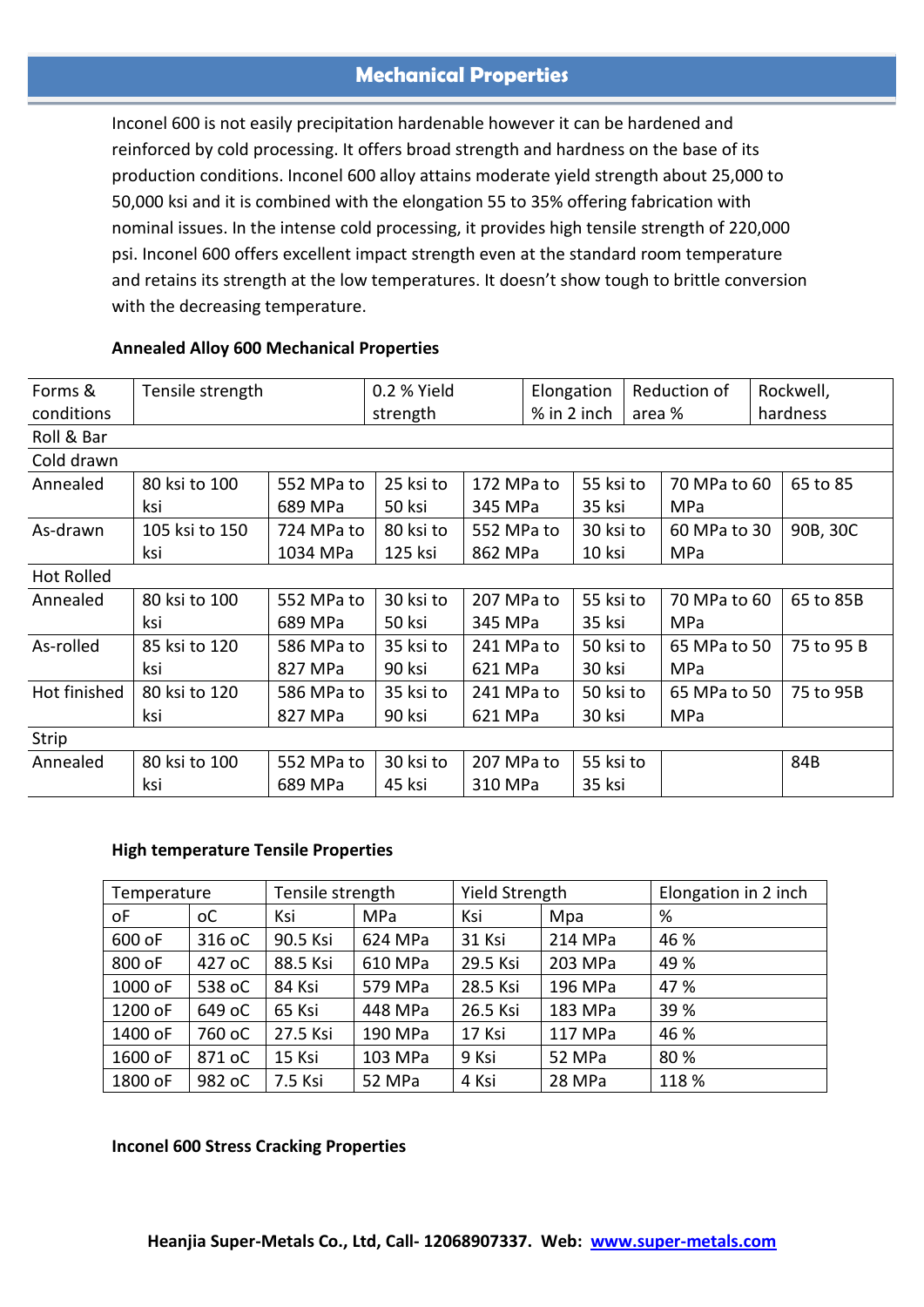| Stress required to cause cracking<br>Temperature |                                                                              |          |         |           |         |            |         |
|--------------------------------------------------|------------------------------------------------------------------------------|----------|---------|-----------|---------|------------|---------|
| οF                                               | оC                                                                           | 10 hours |         | 100 hours |         | 1000 hours |         |
|                                                  |                                                                              | Ksi      | MPa     | Ksi       | MPa     | Ksi        | MPa     |
|                                                  | Cold Drawn, Annealed for three Hours up to 1750°F or 954°C then Air quenched |          |         |           |         |            |         |
| 1000 oF                                          | 538 oC                                                                       | 74 Ksi   | 510 MPa | 50 Ksi    | 345 MPa | 34 Ksi     | 234 MPa |
| 1200 oF                                          | 649 oC                                                                       | 34 Ksi   | 234 MPa | 23 Ksi    | 159 MPa | 14.5 Ksi   | 100 MPa |
| 1400 oF                                          | 760 oC                                                                       | 13 Ksi   | 90 MPa  | 8.4 Ksi   | 58 MPa  | 5.6 Ksi    | 39 MPa  |
| 1600 oF                                          | 871 oC                                                                       | 7.5 Ksi  | 52 MPa  | 4.8 Ksi   | 33 MPa  | 3 Ksi      | 21 MPa  |
| 1800 oF                                          | 982 oC                                                                       | 4.4 Ksi  | 30 MPa  | 2.8 Ksi   | 19 MPa  | 1.8 Ksi    | 12 MPa  |
| 2000 oF                                          | 1093 oC                                                                      | 2.1 Ksi  | 14 MPa  | 2.4 Ksi   | 17 MPa  |            |         |
|                                                  | Hot rolled, annealed for two hours up to 1650oF or 899oC                     |          |         |           |         |            |         |
| 1350 oF                                          | 732 oC                                                                       | 20 Ksi   | 138 MPa | 13.5 Ksi  | 93 MPa  | 9.2 Ksi    | 63 MPa  |
| 1600 oF                                          | 871 oC                                                                       | 8.1 Ksi  | 56 MPa  | 5.3 Ksi   | 37 MPa  |            |         |
| 1800 oF                                          | 982 oC                                                                       | 4.4 Ksi  | 30 MPa  | 2.8 Ksi   | 19 MPa  | 1.8 Ksi    | 12 MPa  |
| 2000 oF                                          | 1093 oC                                                                      | 2.1 Ksi  | 14 MPa  | 1.4 Ksi   | 10 MPa  |            |         |
|                                                  | Solution annealed for 20 hours up to 2050oF or 1121oC then air quenched      |          |         |           |         |            |         |
| 1350 oF                                          | 732 oC                                                                       | 19 Ksi   | 131 MPa | 14 Ksi    | 97 MPa  | 9.8 Ksi    | 68 MPa  |
| 1500 oF                                          | 816 oC                                                                       | 11.5 Ksi | 79 MPa  | 8 Ksi     | 55 MPa  | 5.6 Ksi    | 39 MPa  |
| 1600 oF                                          | 871 oC                                                                       | 8 Ksi    | 55 MPa  | 5.3 Ksi   | 37 MPa  |            |         |
| 1800 oF                                          | 982 oC                                                                       | 4.4 Ksi  | 30 MPa  | 2.8 Ksi   | 19 MPa  | 1.8 Ksi    | 12 MPa  |
| 2000 oF                                          | 1093 oC                                                                      | 2.1 Ksi  | 14 MPa  | 1.4 Ksi   | 10 MPa  |            |         |

### **Inconel 600 Standard High temperature tensile characteristics**

| <b>Temperatures</b> |                | Tensile strength |            | 0.2 % yield strength |            | % elongation in 2 inch |
|---------------------|----------------|------------------|------------|----------------------|------------|------------------------|
| οF                  | <sub>o</sub> C | Ksi              | <b>MPa</b> | Ksi                  | <b>MPa</b> |                        |
| 600 oF              | 316 oC         | 90.5 Ksi         | 624 MPa    | 31 Ksi               | 214 MPa    | 46 %                   |
| 800 oF              | 427 oC         | 88.5 Ksi         | 610 MPa    | 29.5 Ksi             | 203 MPa    | 49 %                   |
| 1000 oF             | 538 oC         | 84 Ksi           | 579 MPa    | 28.5 Ksi             | 196 MPa    | 47 %                   |
| 1200 oF             | 649 oC         | 65 Ksi           | 448 MPa    | 26.5 Ksi             | 183 MPa    | 39 %                   |
| 1400 oF             | 760 oC         | 27.5 Ksi         | 190 MPa    | 17 Ksi               | 117 MPa    | 46 %                   |
| 1600 oF             | 871 oC         | 15 Ksi           | 103 MPa    | 9 Ksi                | 62 MPa     | 80%                    |
| 1800 oF             | 982 oC         | 7.5 Ksi          | 52 MPa     | 4 Ksi                | 28 MPa     | 118 %                  |

# **Creep and Stress rupture properties**

| Temperature |                | Alloy   | Stress to produce rupture |         |            |            |            |         |
|-------------|----------------|---------|---------------------------|---------|------------|------------|------------|---------|
| οF          | <sub>o</sub> c |         | 10 hours                  |         | 100 hours  |            | 1000 hours |         |
|             |                |         | Psi                       | MPa     | Psi        | <b>MPa</b> | Psi        | MPa     |
| 1000 of     | 540 oC         | SS 304  | $\overline{\phantom{a}}$  |         | 43,000 Psi | 297 MPa    | 34,000 Psi | 234 MPa |
| 1000 of     | 540 oC         | In 600  | 74,000 Psi                | 510 MPa | 50,000 Psi | 345 MPa    | 34,000 Psi | 234 MPa |
| 1000 of     | 540 oC         | In A286 | 100,000 Psi               | 690 MPa | 95,000 Psi | 655 MPa    | 88,000 Psi | 607 MPa |
| 1200 of     | 650 oC         | SS 304  | $\overline{\phantom{a}}$  |         | 23000 Psi  | 159 MPa    | 16,000 Psi | 110 MPa |
| 1200 of     | 650 oC         | In 600  | 34,000 Psi                | 234 MPa | 23000 Psi  | 159 MPa    | 14,500 Psi | 100 MPa |
| 1200 of     | 650 oC         | In A286 | 40,000 Psi                | 276 MPa | 32000 Psi  | 221 MPa    | 21,000 Psi | 145 MPa |
| 1350 of     | 730 oC         | In 600  | 20,000 Psi                | 138 MPa | 13500 Psi  | 93 MPa     | 9,200 Psi  | 63 MPa  |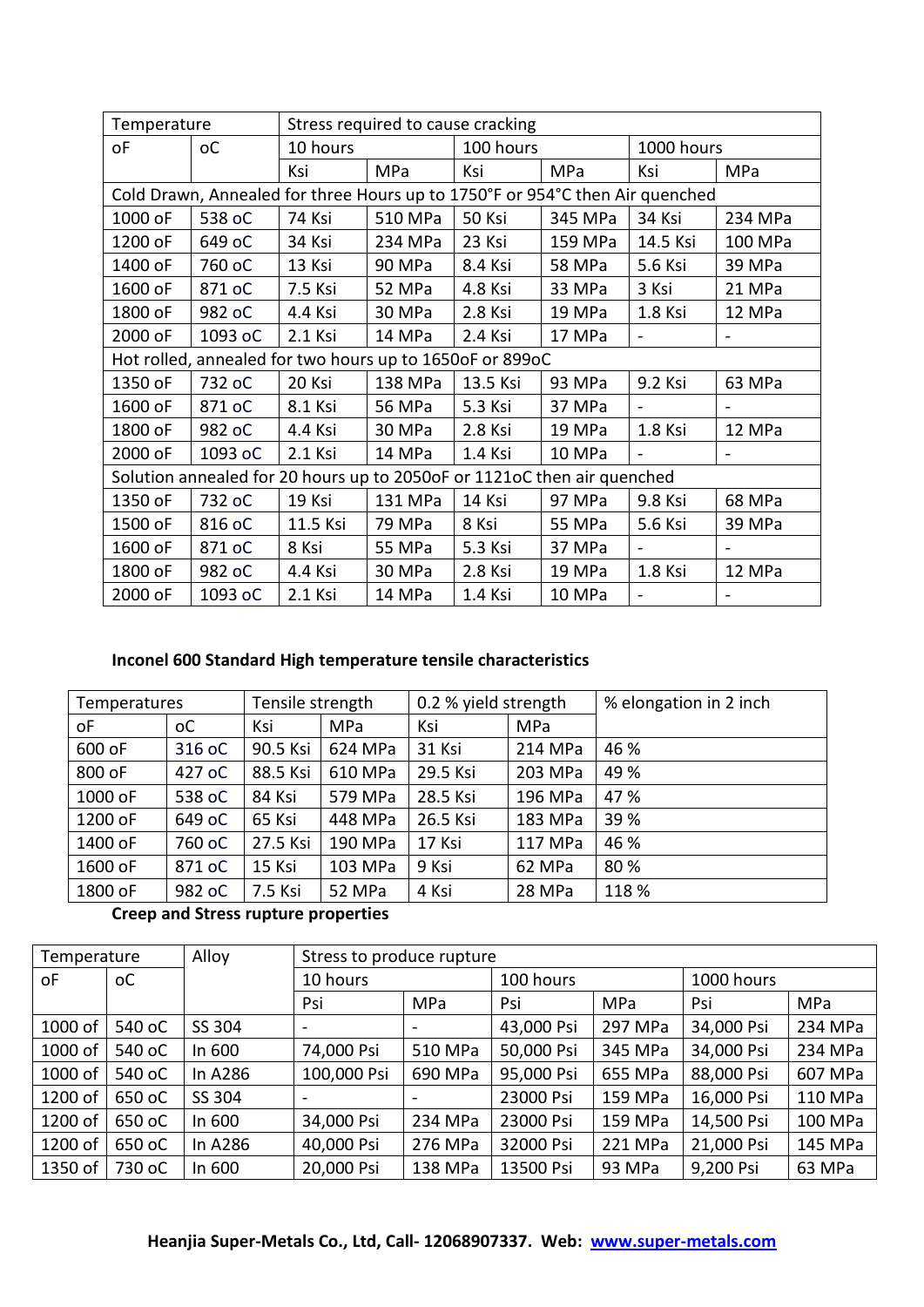| 1350 of   730 oC | In A286                                                                           | 49,000 Psi | 338 MPa   35000 Psi | 261 MPa   21,000 Psi | 145 MPa |
|------------------|-----------------------------------------------------------------------------------|------------|---------------------|----------------------|---------|
|                  | Above data shows that Inconel 600 has moderate load carrying ability in the given |            |                     |                      |         |
|                  | temperature limits.                                                               |            |                     |                      |         |

### **Fabrication**

Before heating, **Inconel 600 alloy** is cleaned properly and heating is recommended in absence of sulfur. The furnace environment for alloy formation or open annealing should be slowly reduced to avoid the extensive oxidation of material. The rate of alloy's quenching has the minor effect on its mechanical properties. When it is set into carbide precipitation at temperature limits of 1000oF to 1400oF, it should be cooled quickly if it is required to be pickled or employed in the environments that need not to be sensitized. Inconel 600 can be glowing heated in the dry hydrogen or vacuum and often pickled to receive the shiny alloy surface. The hot processing temperature limits of **Inconel 600** are 1600oF to 2250oF or 870oC to 1230oC. The heavy hot processing of alloy is recommended to perform at temperature ranges of 1900oF to 2250oF or 1040oC to 1230oC.

#### **Machining**

Inconel 600 machining property is more than the stainless steel 304, however lesser than stainless steel 303. This Inconel alloy is best serviced on the heavy duty device that is used for cutting equipments that are big and heavy to maintain the loads and immediately remove the heat produced. The equipments used should be sharp and possesses complete dimensions.

#### Welding

Inconel 600 is easily weldable. It shows superior welding character as compare to the high steel alloys. The precautions should be followed while welding because of tendency of hot fracturing of welds and fractures of cater pipe.

Alloy 600 is readily joined by following the traditional welding methods. The welding materials used for connecting Inconel 600 alloy are INCONEL Welding Electrode 182 that is efficient in providing the shielded metal arc welding. The INCONEL Filler Metal 82 is used for gas tungsten arc and gaseous metal arc welding. The INCONEL Filler Metal 82 and INCOFLUX 4 Submerged Arc Flux are used for the submerged arc method.

#### **Applications**

#### Thermocouple Insulation:-



The thermocouples are double insulated with the abrasion resistant Inconel 600 alloy that offers elevated temperature fiber insulation. It offers secured performance up